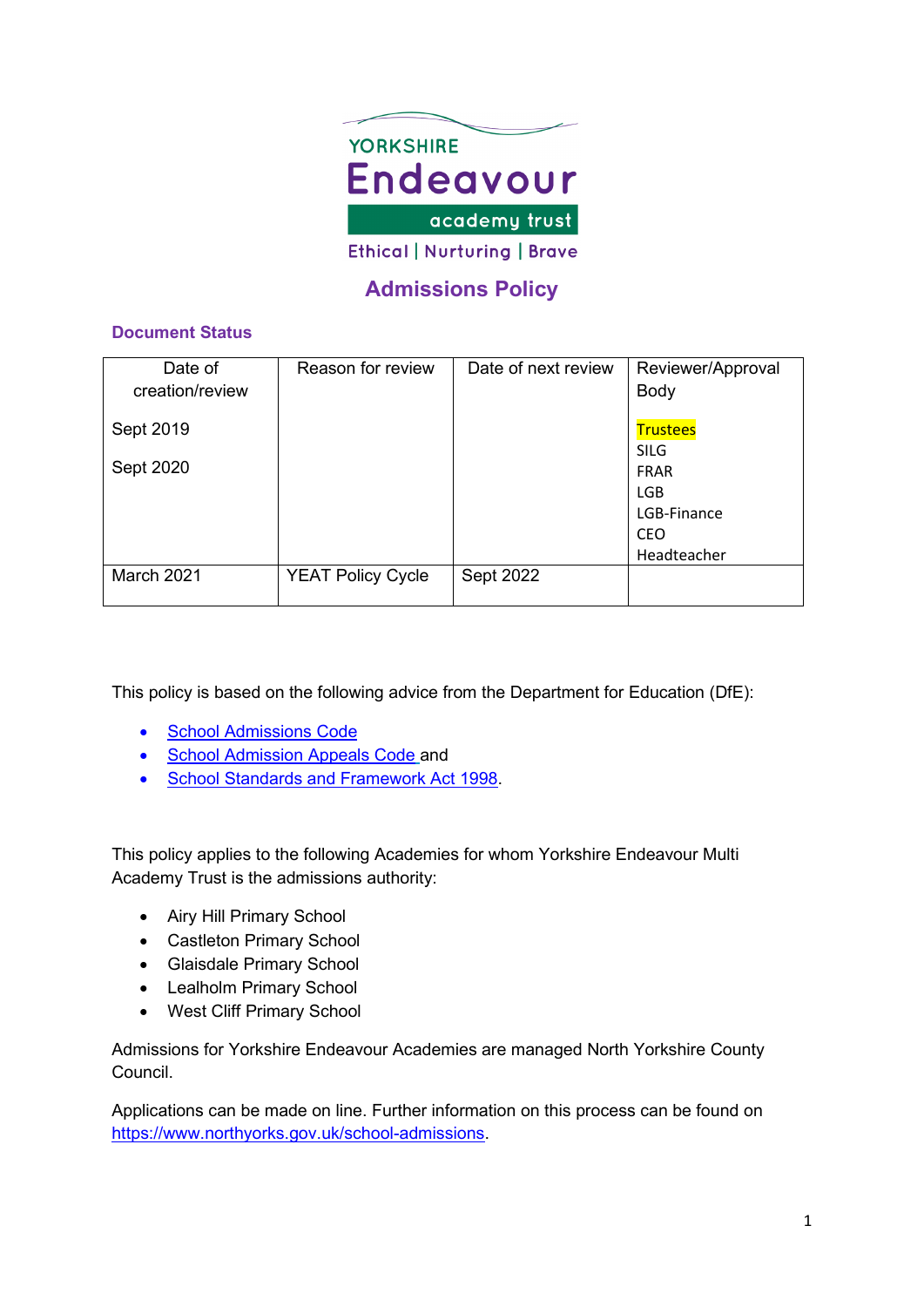| <b>Contents</b>              | Page |
|------------------------------|------|
| <b>Priority Group 1</b>      |      |
| <b>Priority Group 2</b>      | ႒    |
| <b>Priority Group 3</b>      |      |
| Priority Group 4             | ႒    |
| Tie break                    | 3    |
| Random allocations procedure | 3    |

All governing bodies are required by Section 324 of the Education Act 1996 or the Children's and Families Act 2014 to admit to the school a child with an education, health and care plan (EHCP), formerly a statement of special needs (SEN), which names the school. This is not an oversubscription criterion and relates only to children who have undergone statutory assessment and for whom an EHCP has been issued. If a school is oversubscribed after the admission of children with an EHCP the following criteria will apply for YEAT schools.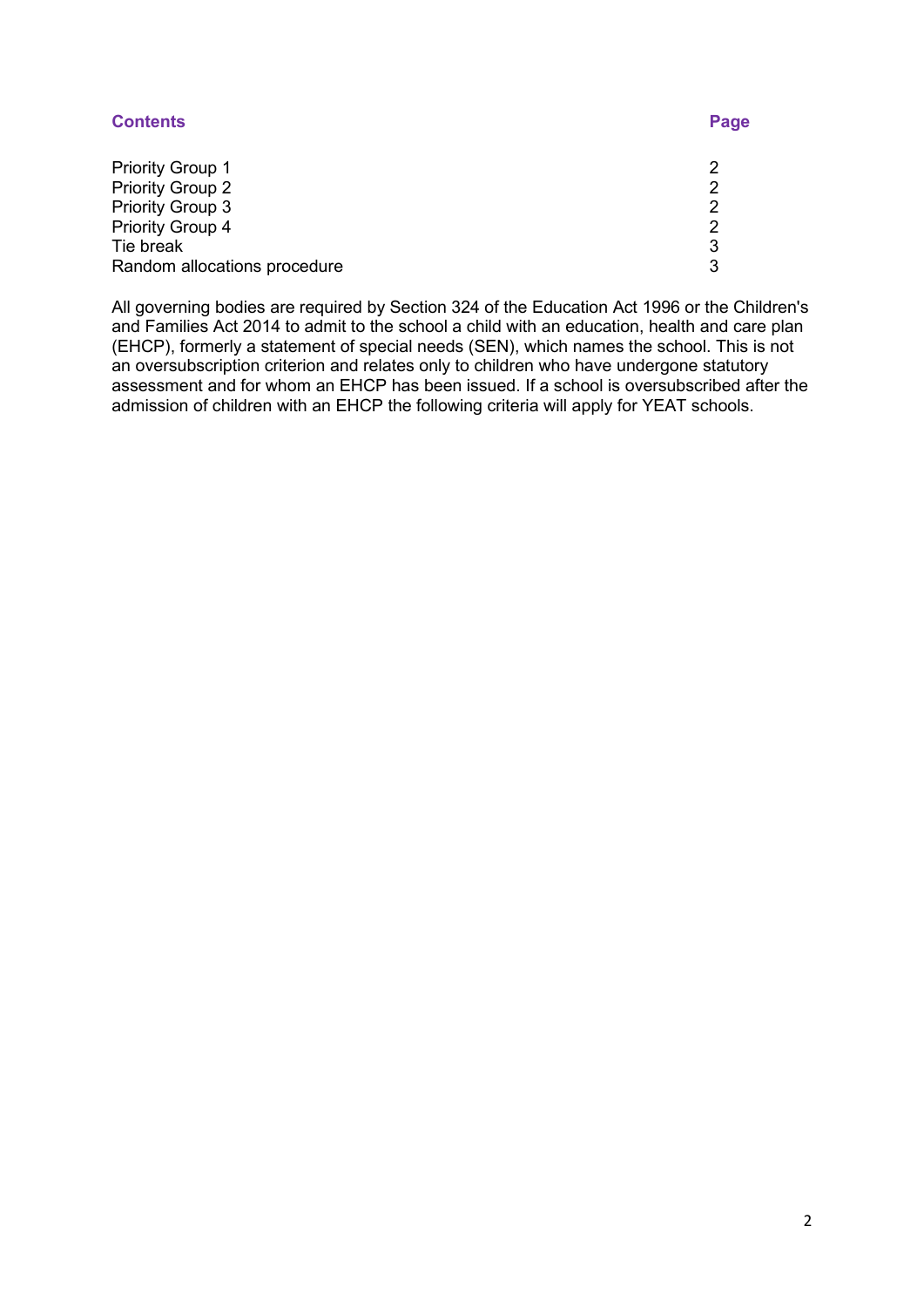# **Priority Group 1**

Looked after children and all previously looked after children for whom the school has been expressed as a preference. Previously looked after children are children who were previously looked after but ceased to be so because they were adopted\* or became subject to a child arrangement order\* or special guardianship order.

This applies to all looked after children, including those who are in the care of another local authority or being provided with accommodation by a local authority in the exercise of their social services function at the time of making an application.

In the case of previously looked after children, a copy of the relevant documentation will be required in support of the application.

\*This includes children who were adopted under the Adoption Act 1976 and children who were adopted under the Adopted & Children Act 2002. Child arrangement orders replace residence orders and any residence order in force prior to 22 April 2014 is deemed to be a child arrangement order.

# **Priority Group 2**

Children the academy considers to have exceptional social or medical reasons for admission.

We will only consider applications on social or medical grounds if they are supported by a professional recommendation from a doctor, social worker or other appropriate professional. The supporting evidence should set out the particular social or medical reason(s) why the school in question is the most suitable school and the difficulties that would be caused if the child had to attend another school.

All supported applications will be assessed by a panel of qualified professionals. Unsupported applications will not be considered under this criterion.

# **Priority Group 3**

Children living within the catchment area of the school.

If a school is oversubscribed, priority will be given to a sibling at that school in September 2021, and then to those living nearest the school. In all cases, "sibling" refers to brother or sister, half-brother or half-sister, step brother or step sister, or the child of a parent / carer's partner, where the child for the school places sought is living at the same family unit and at the same address as the "sibling".

# **Priority Group 4**

Children living outside the catchment area of the school.

If a school is oversubscribed, priority will be given to a sibling at that school in September 2021, and then to those living nearest the school. In all cases, "sibling" refers to brother or sister, half-brother or half-sister, step brother or step sister, or the child of a parent / carer's partner, where the child for the school places sought is living at the same family unit and at the same address as the "sibling".

Children in higher numbered priority groups will be offered places ahead of those in lower numbered priority groups. All applications within each priority group will be considered equally (i.e. all applications, regardless of order of preference).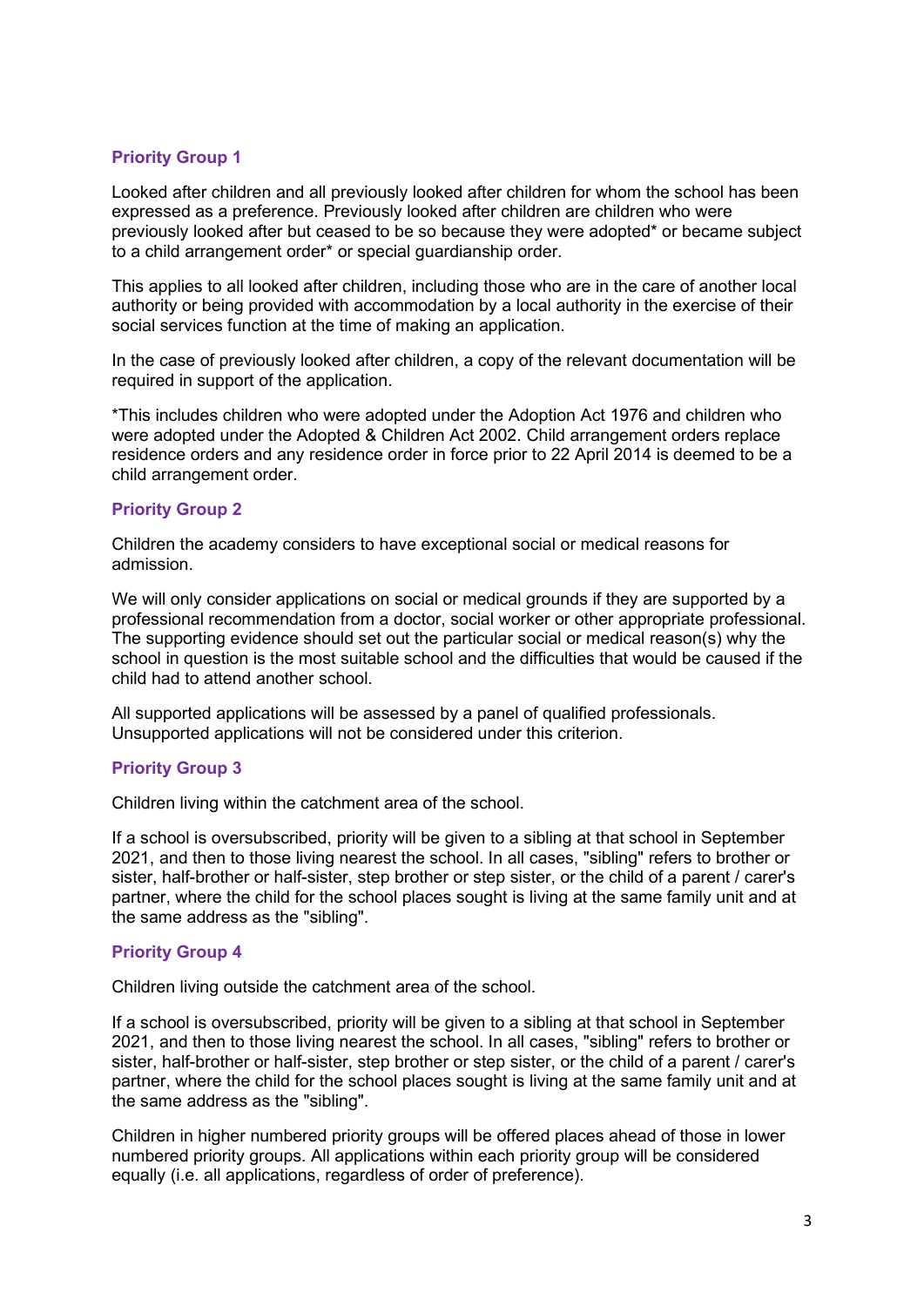#### **Tie break**

All distance measurements are based on the nearest route recognised by the county council's electronic mapping system from a child's home address to school. The measurement is made from a fixed point within the dwelling, as identified by Ordnance Survey, to the nearest school entrance using footpaths and roads. The routes measured to determine the allocation of school places will be those recognised by the electronic mapping system used by the admissions team.

A home address means the place where your child lives permanently for most of the time. If the residency of your child is split between both parents, we consider the home address to be the address where the child lives for the majority of the week (Monday to Friday). Parents will be required to complete and return a split residency form detailing the split.

If the distance tie-break is not sufficient to distinguish between applicants in a particular priority group a random allocation will be used.

Please note: if your preference is a school other than your catchment area school, you will be responsible for transporting your child to that school, together with any associated costs, for the duration of their time at their school.

#### **Random Allocations Procedure**

Random allocations are necessary where:

There is more than one applicant ranked equally according to the published admission rules and there are insufficient places available to allocate all of the equally ranked applicants.

This occurs where applicants are equidistant from a school because the usual method of measuring distance to the school results in two unrelated applicants having the same distance measurement.

Each random allocation event only holds for the allocation of the currently available school place. On any waiting list the remaining applicants remain equally ranked and any further place is offered as the result of a further random exercise. In making a random allocation it is important that there is scrutiny from a person who is not involved in the allocation process.

#### Definition of roles

**Independent scrutineer** - this is a person who ensures the process is carried out in a correct and transparent way. The independent scrutineer must be independent of the school for which the allocation is to be made and also must be independent of the council's admissions and transport team.

**Admissions officer** - this is an officer from the academy's admissions team who is responsible for carrying out the administration of the random allocation procedure and recording the results, under the scrutiny of the independent scrutineer.

**Person who makes the draw** - this must be a person independent of the school for which the allocation is to be made and must be a person who is not part of the council's admissions and transport team.

#### **Process to be followed**

This entire process is to be carried out in sight of, and under the scrutiny of, the independent scrutineer.